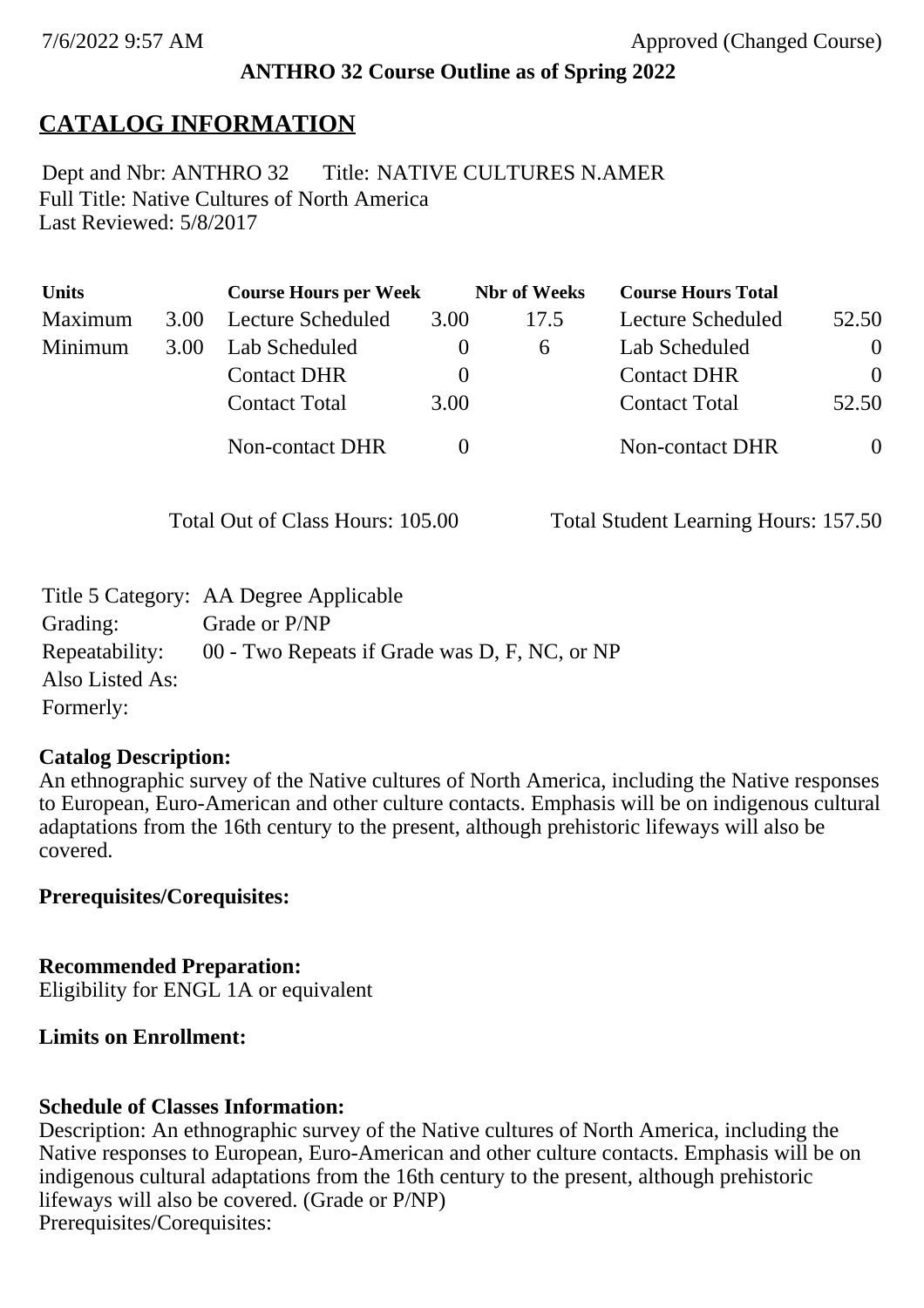## **ARTICULATION, MAJOR, and CERTIFICATION INFORMATION:**

| <b>AS Degree:</b>                 | Area                 |                                                                                                                                                                 | Effective:       | Inactive:        |                  |
|-----------------------------------|----------------------|-----------------------------------------------------------------------------------------------------------------------------------------------------------------|------------------|------------------|------------------|
|                                   | D                    | Social and Behavioral Sciences Fall 1981                                                                                                                        |                  |                  |                  |
|                                   | G                    | <b>American Cultures/Ethnic</b>                                                                                                                                 |                  |                  |                  |
|                                   |                      | <b>Studies</b>                                                                                                                                                  |                  |                  |                  |
| <b>CSU GE:</b>                    | <b>Transfer Area</b> |                                                                                                                                                                 |                  | Effective:       | Inactive:        |
|                                   | D                    | Social Science                                                                                                                                                  |                  | Fall 2011        |                  |
|                                   | D <sub>1</sub>       | Anthropology and Archeology                                                                                                                                     |                  |                  |                  |
|                                   | D <sub>3</sub>       | <b>Ethnic Studies</b>                                                                                                                                           |                  |                  |                  |
|                                   | D                    | <b>Social Science</b>                                                                                                                                           |                  | <b>Fall 2010</b> | Fall 2011        |
|                                   | D <sub>1</sub>       | Anthropology and Archeology                                                                                                                                     |                  |                  |                  |
|                                   | D <sub>3</sub>       | <b>Ethnic Studies</b>                                                                                                                                           |                  |                  |                  |
|                                   | D <sub>5</sub>       | Geography                                                                                                                                                       |                  |                  |                  |
|                                   | D <sub>7</sub>       | <b>Interdisc Social or Behavioral</b><br>Science                                                                                                                |                  |                  |                  |
|                                   | D                    | <b>Social Science</b>                                                                                                                                           |                  | Fall 1981        | <b>Fall 2010</b> |
|                                   | D <sub>1</sub>       | Anthropology and Archeology                                                                                                                                     |                  |                  |                  |
|                                   | D <sub>5</sub>       | Geography                                                                                                                                                       |                  |                  |                  |
|                                   | D7                   | <b>Interdisc Social or Behavioral</b>                                                                                                                           |                  |                  |                  |
|                                   |                      | Science                                                                                                                                                         |                  |                  |                  |
| IGETC:                            | <b>Transfer Area</b> |                                                                                                                                                                 | Effective:       | Inactive:        |                  |
|                                   | 4                    | Social and Behavioral Science<br>Anthropology and Archeology<br><b>Ethnic Studies</b><br>Social and Behavioral Science Fall 1981<br>Anthropology and Archeology |                  | <b>Fall 2010</b> |                  |
|                                   | 4A                   |                                                                                                                                                                 |                  |                  |                  |
|                                   | 4C                   |                                                                                                                                                                 |                  |                  |                  |
|                                   | 4                    |                                                                                                                                                                 |                  |                  | Fall 2010        |
|                                   | 4A                   |                                                                                                                                                                 |                  |                  |                  |
| <b>CSU Transfer: Transferable</b> |                      | Effective:                                                                                                                                                      | <b>Fall 1981</b> | Inactive:        |                  |
| <b>UC Transfer:</b> Transferable  |                      | Effective:                                                                                                                                                      | <b>Fall 1981</b> | Inactive:        |                  |

**CID:**

**Certificate/Major Applicable:**  [Major Applicable Course](SR_ClassCheck.aspx?CourseKey=ANTHRO32)

## **COURSE CONTENT**

#### **Student Learning Outcomes:**

Upon completion of the course, students will be able to:

- 1. Analyze the basic concepts, terms, and theories used in the anthropological study of culture and apply them to the Native North American groups.
- 2. Compare and contrast socio-political systems, kinship structure, gender relations, technology, subsistence patterns, arts, and ritual among various Native North American groups.
- 3. Evaluate the effects of European and Euro-American colonization on traditional Native North American cultures.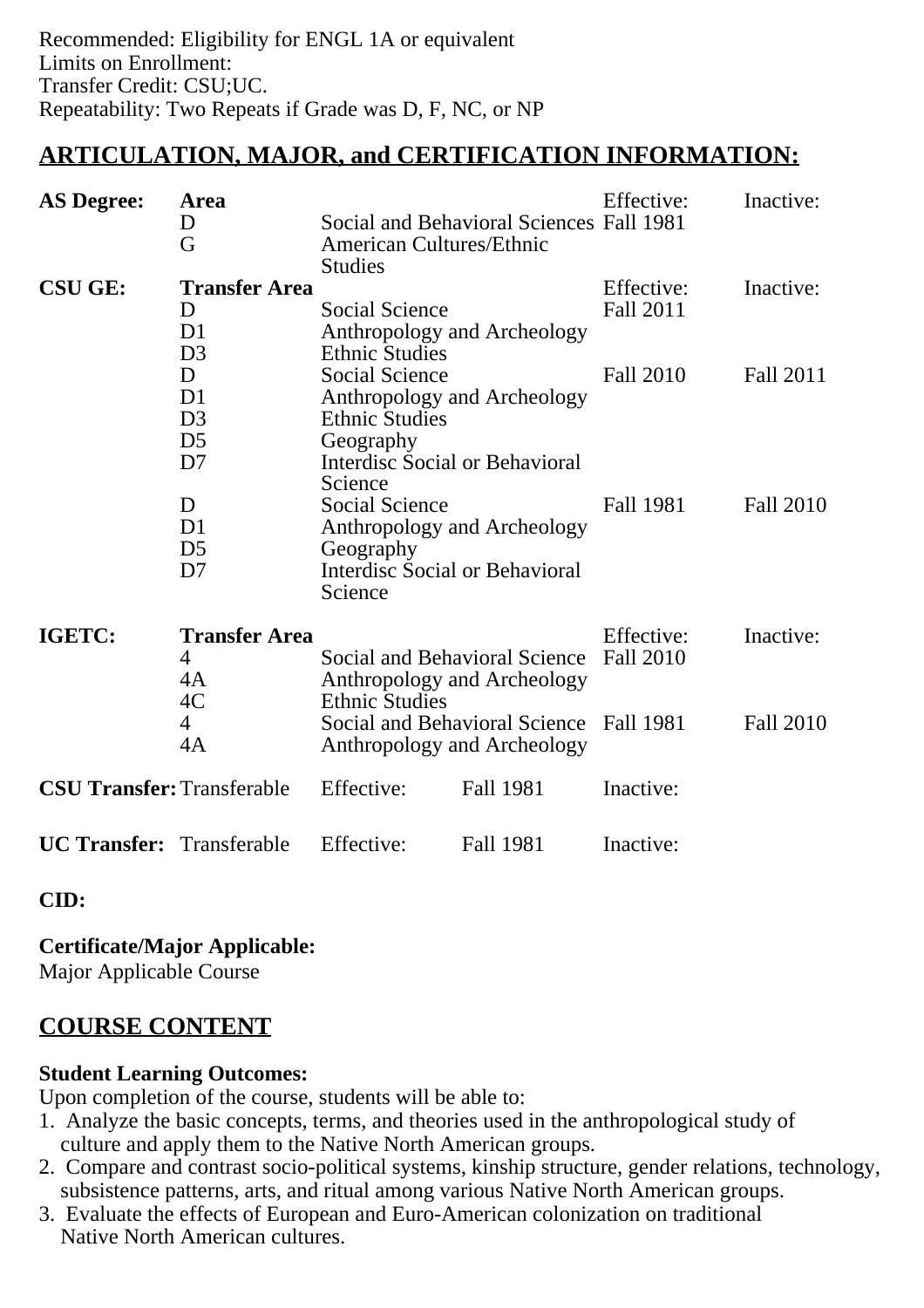#### **Objectives:**

Upon completion of this course, students will be able to:

- 1. Identify appropriate terms and concepts used in the study of Native North American cultures.
- 2. Integrate data from archaeology, physical anthropology, linguistics, and Native North American oral history to explain the origin of Native North Americans.
- 3. Locate on a map and describe the Native North American culture areas, as well as the traditional territories of various Native groups.
- 4. Reconstruct the time-line of European colonization.
- 5. Analyze the cultural transformations that occurred within Native societies as a result of colonization.

## **Topics and Scope:**

- I. Overview of Anthropological Concepts and Terms
	- A. Anthropological concepts of culture, culture area, ritual, and kinship
	- B. Theoretical perspectives used in the study of Native American cultures
- II. Origins of Native Americans and the Peopling of the Americas
	- A. Biological and archaeological data and hypotheses
	- B. Ethnographic and linguistic data and hypotheses
	- C. Native oral histories
- III. The Native North American Culture Areas and the Varying Cultural Adaptations of Native Peoples
	- A. Peoples of the Arctic
	- B. Peoples of the Subarctic
	- C. Peoples of the Northwest Coast
	- D. Peoples of the Plateau
	- E. Peoples of the Great Basin
	- F. Peoples of California
	- G. Peoples of the Southwest
	- H. Peoples of the Great Plains
	- I. Peoples of the Northeast and Great Lakes
	- J. Peoples of the Southeast
- IV. Topics and Issues Relative to the Study of Traditional Native North American Cultures
	- A. Ethnicity and identity
	- B. Gender roles and sexual orientation
	- C. Religions and world views
	- D. Environmental ethics and subsistence forms
- V. European Contact and Colonization
	- A. Time-line
		- 1. Spanish contact and colonization
		- 2. English contact and colonization
		- 3. French contact and colonization
		- 4. Russian contact and colonization
		- 5. Euro-American contact and colonization
	- B. Cultural change and assimilation within Native North American groups as a result of European and Euro-American contact and colonization
- VI. Current issues, challenges, and cultural trends within contemporary Native North American populations, including sovereignty, indigenous epistemologies, law and policy, comparative global indigenous studies, women and gender studies, queer studies, subaltern studies, immigrant and refugee histories, and transnational and diasporic studies.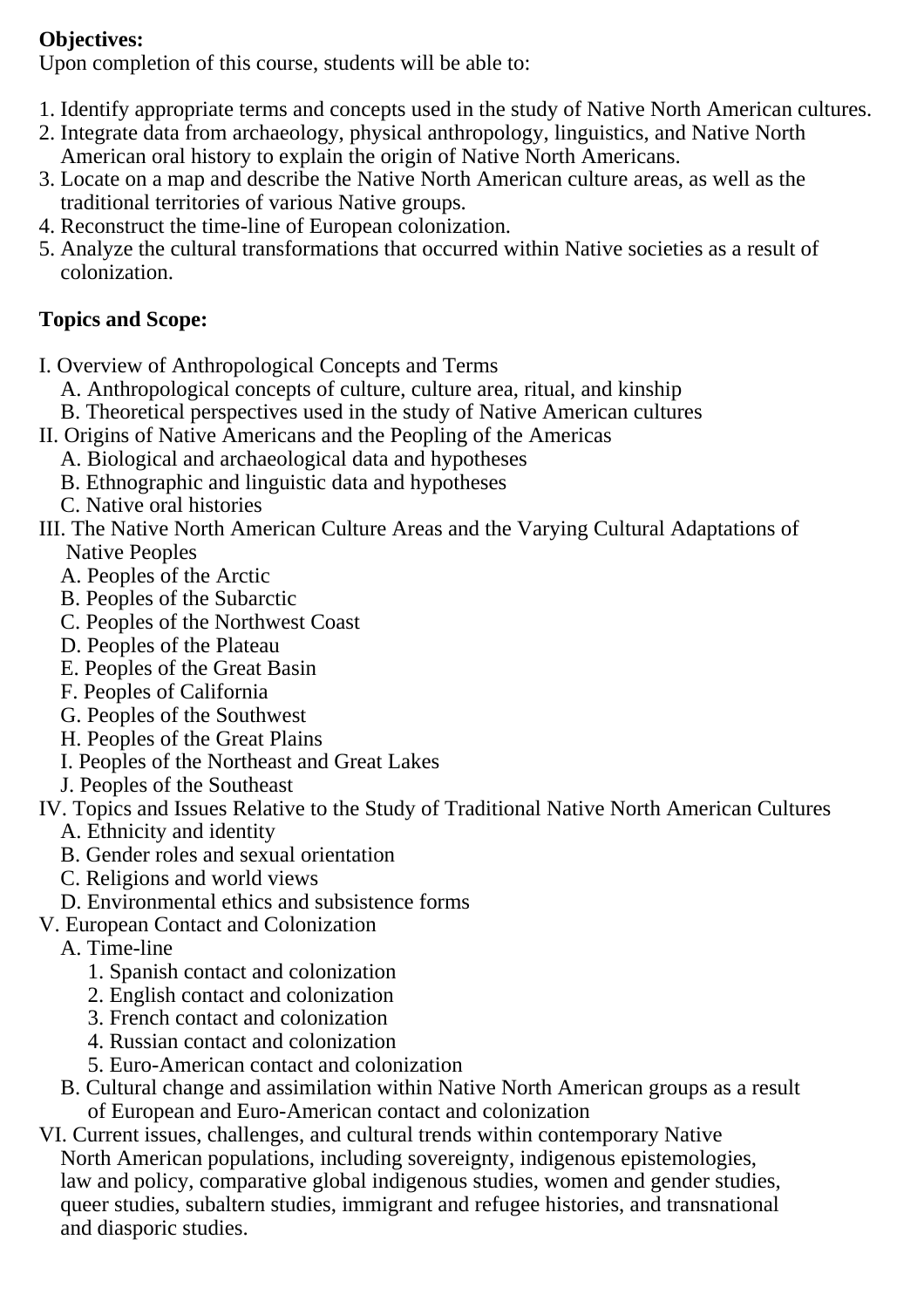#### **Assignment:**

- 1. Students will read approximately 10-25 pages weekly in required textbooks.
- 2. Students will complete 2 to 3 exams and a final.
- 3. One to three written assignments (750 to 1250 word total) and/or presentation
- 4. Optional assignments may include:
	- a. Map quizzes
	- b. In-class participation projects

#### **Methods of Evaluation/Basis of Grade:**

**Writing:** Assessment tools that demonstrate writing skills and/or require students to select, organize and explain ideas in writing.

Written assignments and the set of the set of the set of the set of the set of the set of the set of the set of the set of the set of the set of the set of the set of the set of the set of the set of the set of the set of

**Problem Solving:** Assessment tools, other than exams, that demonstrate competence in computational or noncomputational problem solving skills.

None Problem solving and the Problem solving problem solving and the Problem solving problem solving  $0 - 0\%$ 

**Skill Demonstrations:** All skill-based and physical demonstrations used for assessment purposes including skill performance exams.

**Exams:** All forms of formal testing, other than skill performance exams.

Multiple choice, True/false, Matching, Essay exams, Quizzes, Final

**Other:** Includes any assessment tools that do not logically fit into the above categories.

Museum assignments. Communication of the Category of the Category of the Category of the Category of the Category of the Category of the Category of the Category of the Category of the Category of the Category of the Categ

#### **Representative Textbooks and Materials:**

An Introduction to Native North America. 5th ed. Sutton, Mark Q. Routlege. 2016 The Inconvenient Indian: A Curious Account of Native People in North America. King, Thomas. University of Minnesota Press. 2013 The Native Americans. Spencer, Robert and Jennings, Jesse. HarperCollins. 1976 (classic)

Ethnohistorical Textbooks:

This Land Was Theirs: A Study of Native North Americans. 9th ed. Oswalt, Wendell. Oxford University Press. 2009 (classic)

The People: A History of Native America. Edmunds, David and Hoxie, Frederick and Salisbury,

None Skill Demonstrations<br>  $\begin{array}{c} \text{Skill,} \\ 0 \text{ - } 0\% \end{array}$  $0 - 0\%$ 

 $10 - 25\%$ 

0 - 0%

Exams 75 - 90%

 $0 - 10\%$